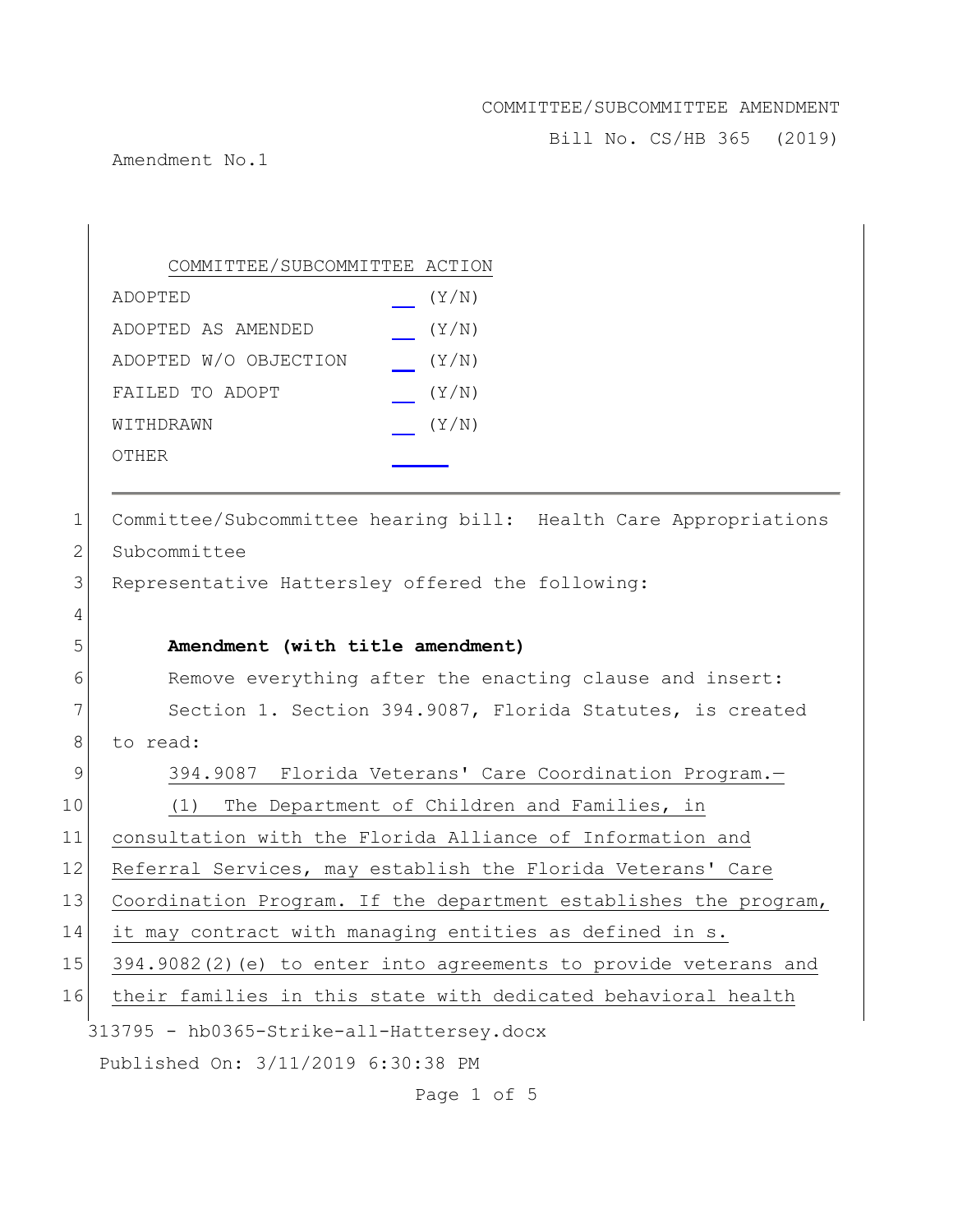Bill No. CS/HB 365 (2019)

Amendment No.1

| 17 | care referral services, especially mental health and substance   |
|----|------------------------------------------------------------------|
| 18 | abuse services. The department may model the program after the   |
| 19 | proof-of-concept pilot program established in 2014 by the Crisis |
| 20 | Center of Tampa Bay and the Florida Department of Veterans'      |
| 21 | Affairs in Hillsborough, Pasco, Pinellas, Polk, and Manatee      |
| 22 | Counties.                                                        |
| 23 | The goals of the program are to:<br>(2)                          |
| 24 | (a)<br>Prevent suicides by veterans.                             |
| 25 | Increase veterans' use of programs and services<br>(b)           |
| 26 | provided by the United States Department of Veterans Affairs.    |
| 27 | Increase the number of veterans who use other<br>(C)             |
| 28 | available community-based programs and services.                 |
| 29 | (3)<br>The program must be available statewide. Program          |
| 30 | services may be provided by program teams operated by Florida    |
| 31 | 211 Network participants, as authorized by s. 408.918. A Florida |
| 32 | 211 Network participant may provide services in more than one    |
| 33 | managing entity's geographic area under a single contract.       |
| 34 | The program teams may provide referral and care<br>(4)           |
| 35 | coordination services to veterans and their families and expand  |
| 36 | the existing Florida 211 Network to include the optimal range of |
| 37 | veterans' service organizations and programs. Program services   |
| 38 | may include:                                                     |
| 39 | Telephonic peer support, crisis intervention, and the<br>(a)     |
| 40 | communication of information on referral resources.              |
| 41 | Treatment coordination, including coordination of<br>(b)         |
|    | 313795 - hb0365-Strike-all-Hattersey.docx                        |
|    | Published On: 3/11/2019 6:30:38 PM                               |

Page 2 of 5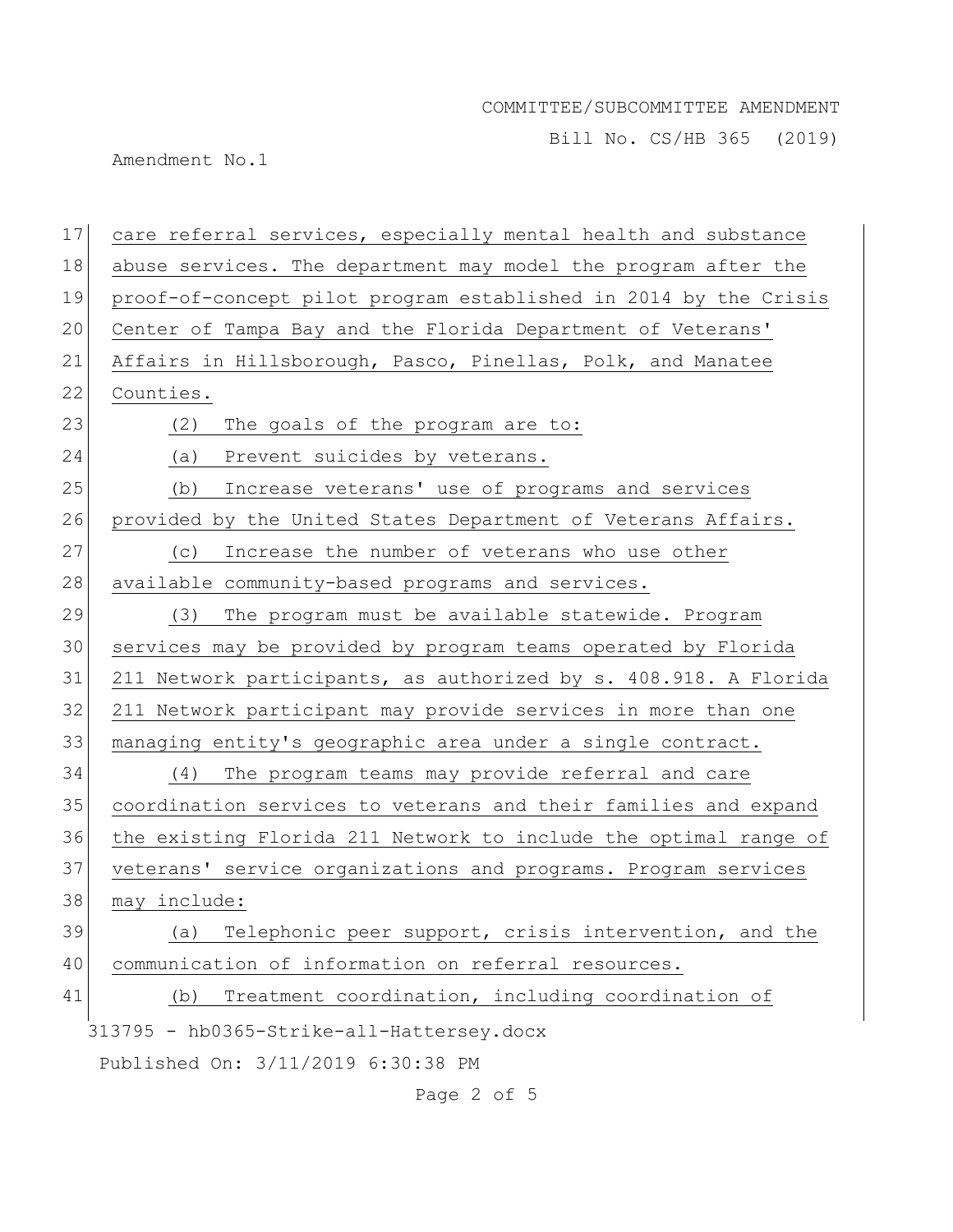Bill No. CS/HB 365 (2019)

Amendment No.1

| 42 | followup care.                                                   |
|----|------------------------------------------------------------------|
| 43 | (c) Suicide risk assessment.                                     |
| 44 | (d) Promotion of the safety and wellness of veterans and         |
| 45 | their families, including continuous safety planning and         |
| 46 | support.                                                         |
| 47 | Resource coordination, including data analysis, to<br>(e)        |
| 48 | facilitate acceptance, enrollment, and attendance of veterans    |
| 49 | and their families in programs and services provided by the      |
| 50 | United States Department of Veterans Affairs and other available |
| 51 | community-based programs and services.                           |
| 52 | (f) Immediate needs assessments, including safety planning       |
| 53 | and support.                                                     |
| 54 | (5)<br>To enhance program services, program teams may:           |
| 55 | Track the number of requests from callers who are<br>(a)         |
| 56 | veterans or members of a veteran's family.                       |
| 57 | (b) Follow up with callers who are veterans or members of        |
| 58 | a veteran's family to determine whether they have acted on the   |
| 59 | referrals or received the assistance needed and whether          |
| 60 | additional referral or advocacy is needed.                       |
| 61 | Develop and implement communication strategies, such<br>(C)      |
| 62 | as media promotions, public service announcements, print and     |
| 63 | Internet articles, and community presentations, to inform        |
| 64 | veterans and their families about available programs and         |
| 65 | services provided by the United States Department of Veterans    |
| 66 | Affairs and other available community-based programs and         |
|    | 313795 - hb0365-Strike-all-Hattersey.docx                        |
|    | Published On: 3/11/2019 6:30:38 PM                               |

Page 3 of 5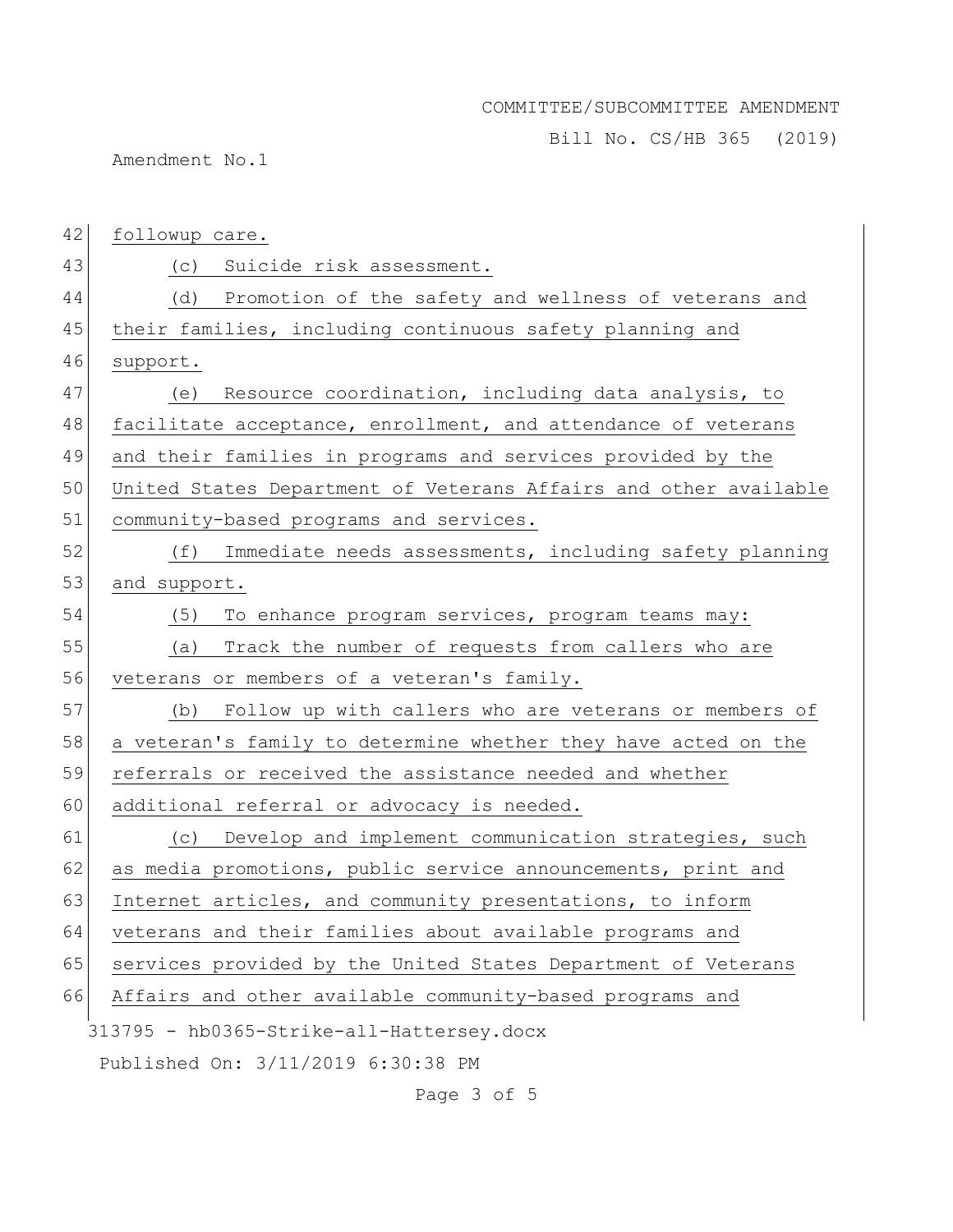Bill No. CS/HB 365 (2019)

Amendment No.1

313795 - hb0365-Strike-all-Hattersey.docx Published On: 3/11/2019 6:30:38 PM 67 services. 68 (d) Document all calls and capture all necessary data to 69 improve outreach to veterans and their families and report such 70 data to the managing entity. 71 (6) Upon implementation, Florida 211 Network participants 72 shall collect data on the implementation of the program and 73 submit such data to the department in the format prescribed by 74 the department. The department shall use such data to prepare a 75 report for submittal to the Governor, the President of the 76 Senate, and the Speaker of the House of Representatives by 77 December 15, 2020. The report must include: 78 (a) The number of calls received. 79 (b) Demographic information for each caller, including, 80 but not limited to, the caller's military affiliation, the 81 caller's veteran status, and whether the caller is receiving 82 services provided by the United States Department of Veterans 83 Affairs or other available community-based programs and 84 services. 85 (c) The nature of each call, including, but not limited 86 to, the concerns prompting the call and the services requested.  $87$  (d) The outcome of each call, including, but not limited 88 to, the services for which referrals were made and the 89 organizations to which the caller was referred. 90 (e) Services received as a result of each call. 91 (f) Information regarding followup by the program team,

Page 4 of 5